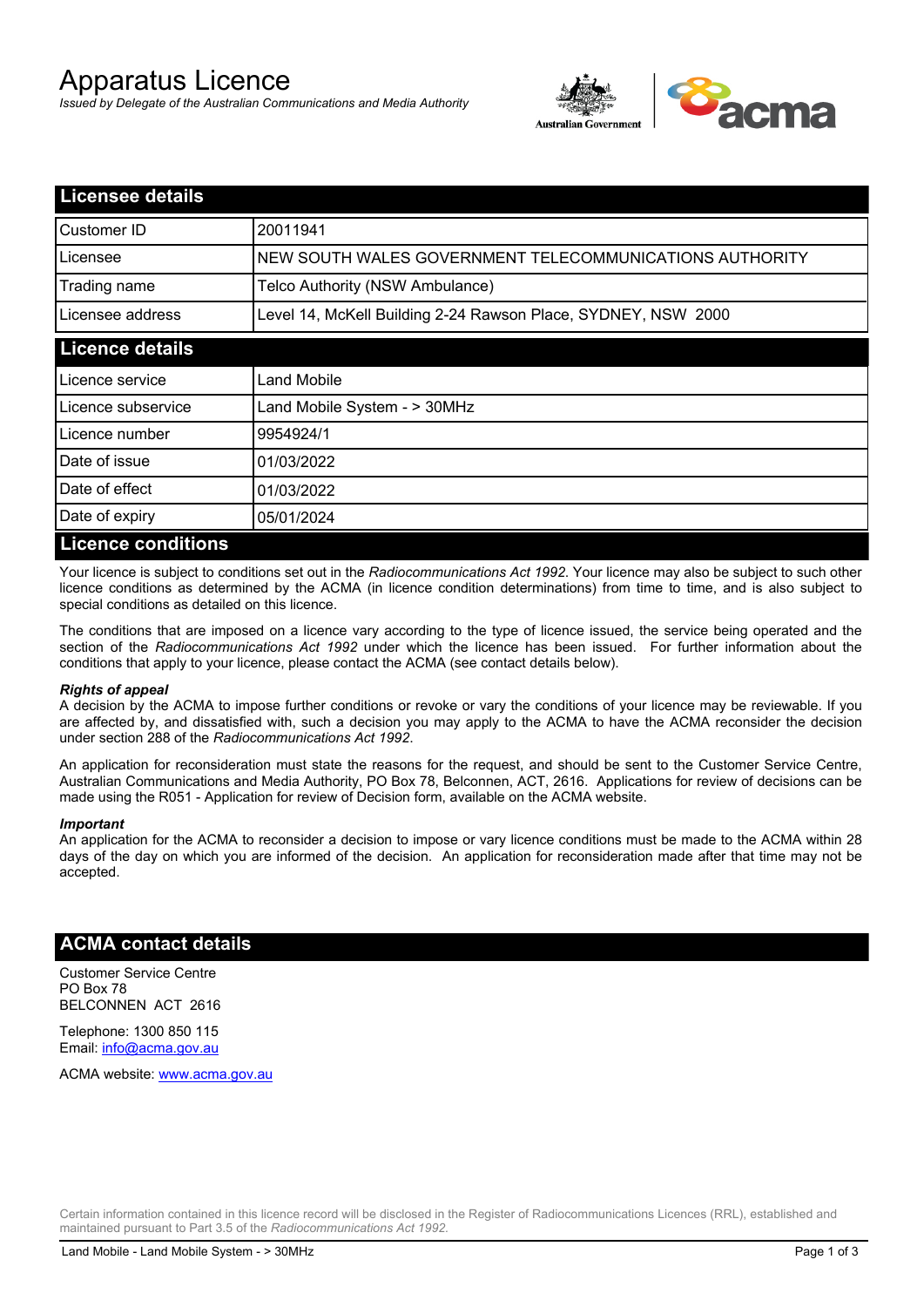# **Advisory Notes applying to licence no.: 9954924/1**

Conditions applicable to the operation of Land Mobile System station(s) authorised under this licence can be found in the Radiocommunications Licence Conditions (Apparatus Licence) Determination and the Radiocommunications Licence Conditions (Land Mobile Licence) Determination. Copies of these determinations are available from the ACMA and from the ACMA home page (www.acma.gov.au).